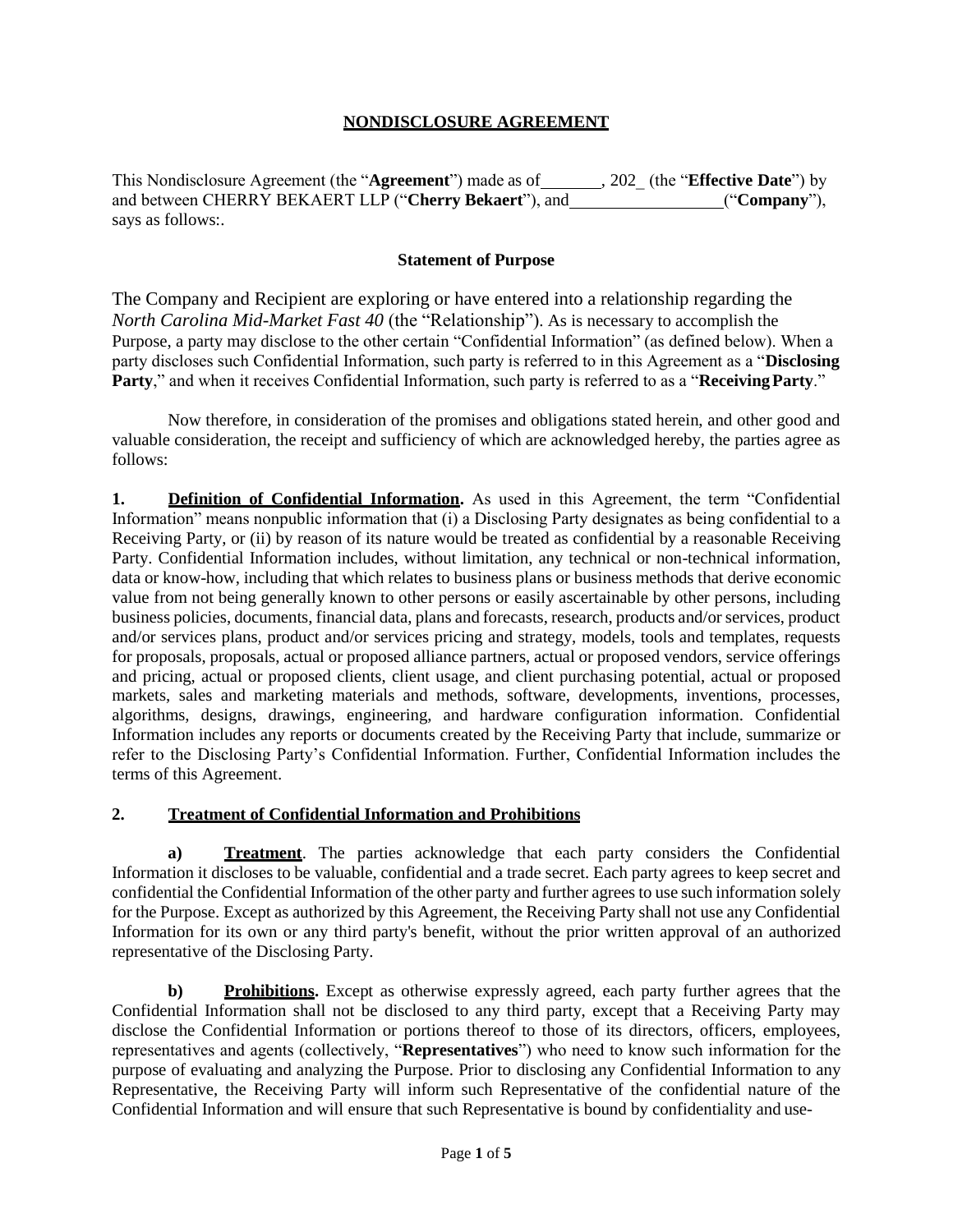restriction terms substantially similar to the terms in this Agreement. Each party shall take all reasonable measures to protect the confidentiality of all Confidential Information it receives and prevent it from becoming part of the public domain or coming into the possession of anyone other than as permitted hereunder. Such measures shall include, but not be limited to, the highest degree of care that a party utilizes to protect its own proprietary information, which shall be no less than reasonable care.

**c) Exceptions.** Notwithstanding the above, neither party shall have any liability to the other party under this Agreement with regard to any Confidential Information which a party can prove:

(i) was known to the Receiving Party, without restriction, at the time of such information's disclosure to the Receiving Party pursuant to this Agreement, as demonstrated by documentary evidence in existence at the time of such disclosure;

Party; or

(ii) is disclosed by the Receiving Party with the prior written approval of the Disclosing

(iii)is disclosed by the Receiving Party pursuant to the order or requirement of a court, administrative agency, or other governmental body of competent jurisdiction; provided, however, that in such case the party compelled to make such disclosure shall provide prompt written notice of such order or requirement to the other party to enable such party and/or the RPA Participants, if applicable, to seek a protective order or otherwise prevent or restrict such disclosure.

**3. Return of Materials.** At the request of a Disclosing Party, the Receiving Party will promptly return to the Disclosing Party all of the Disclosing Party's Confidential Information, together with all copies thereof. Nothing herein shall be deemed to affect in any way the parties' right to retain one copy of the Confidential Information in their files to comply with professional standards or for archival purposes; provided, however, that such copy shall be protected in accordance with the terms of this Agreement.

## **4. Disclaimers.**

Nothing in this Agreement shall be construed as granting any rights to the Receiving Party or any of its Representatives with respect to any Confidential Information of the Disclosing Party, other than the limited right to review in accordance with this Agreement, solely for the Purpose, any Confidential Information which is disclosed to the Receiving Party or its Representatives pursuant to this Agreement. Each party understands that nothing in this Agreement requires the disclosure of any Confidential Information to the other party, which shall be disclosed, if at all, solely at the discretion of the Disclosing Party.

**5. Term.** This Agreement shall commence on the Effective Date, and shall continue in effect until Company or Cherry Bekaert provides the other party with written notice of termination; provided that each party's obligations hereunder shall survive any termination of this Agreement and shall remain in effect for two (2) years following the date on which Confidential Information is last disclosed to the Receiving Party.

# **6. Miscellaneous Provisions.**

**a) Benefit/Assignment**. This Agreement shall inure to the benefit of and be binding upon the parties hereto and their respective legal representatives, successors and permitted assigns; provided, however, that Company may not assign this Agreement without the prior written consent of Cherry Bekaert, which consent shall be subject to Cherry Bekaert's sole discretion.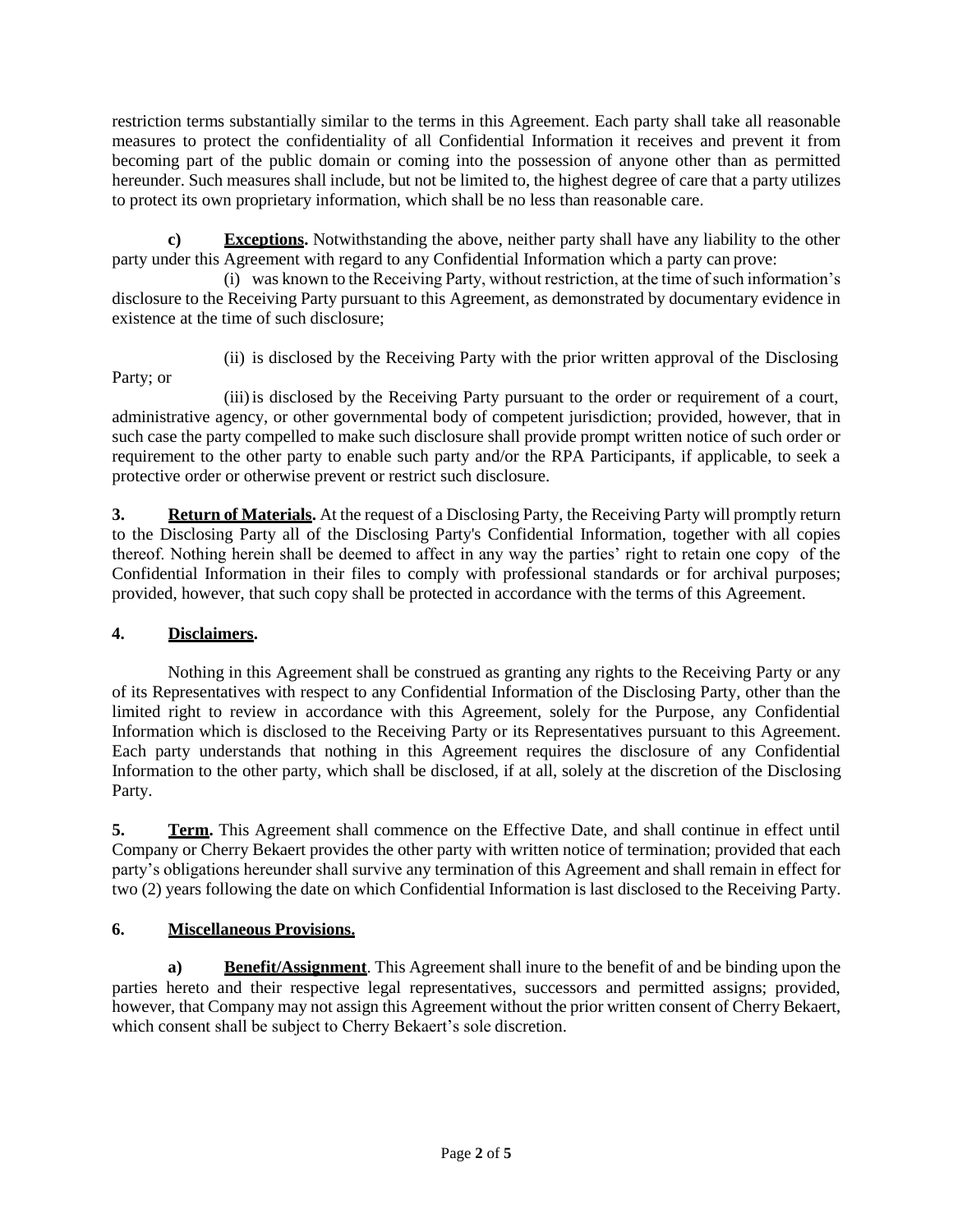**b) Third Party Beneficiaries**. The terms and provisions of this Agreement are intended solely for the benefit of the Company, Cherry Bekaert, and their respective permitted successors or assigns, and it is not the intention of the parties to confer third-party beneficiary rights upon any other person or entity.

**c) Waiver of Breach; Cumulative Remedies**. The waiver by either party of a breach or violation of any provision of this Agreement shall not operate as, or be construed to constitute, a waiver of any subsequent breach of the same or other provision hereof. All remedies under this Agreement, at law, in equity or otherwise afforded are cumulative and not alternative.

**d) Notices**. Any notice, demand or communication required, permitted, or desired to be given hereunder shall be deemed effectively given when personally delivered, when received if sent via overnight courier, or when received if sent via United States mail, with postage prepaid thereon, certified or registered mail, return receipt requested, addressed to the applicable address stated on the signature page of this Agreement, as either party's addresses is changed from time to time by such party pursuant to notice in accordance with this Section.

**e) Divisions and Headings**. The division of this Agreement into sections and subsections and the use of captions and headings in connection therewith are solely for convenience and shall have no legal effect in construing the provisions of this Agreement.

**f) Drafting**. No provision of this Agreement shall be interpreted for or against either party hereto on the basis that such party was the draftsman of such provision, each party having participated equally in the drafting hereof, and no presumption or burden of proof shall arise favoring or disfavoring any party by virtue of the authorship of any of the provisions of this Agreement.

**g) Severability**. If one or more provisions of this Agreement are held to be unenforceable under applicable law, the parties agree to renegotiate such provision in good faith. In the event that the parties cannot reach a mutually agreeable and enforceable replacement for such provision, then: (a) such provision shall be excluded from this Agreement, (b) the balance of the Agreement shall be interpreted as if such provision were so excluded and (c) the balance of the Agreement shall be enforceable in accordance with its terms.

**h) Governing Law.** This Agreement and all acts and transactions pursuant hereto and the rights and obligations of the parties hereto shall be governed, construed and interpreted in accordance with the laws of the Commonwealth of Virginia without giving effect to such State's principles of conflicts of law.

**i) Remedies.** The parties each agree that due to the unique nature of the Confidential Information, monetary damages would be inadequate compensation for any breach by a party or its Representatives of any obligations set forth in this Agreement. Accordingly, the parties agree and acknowledge that any such breach or threatened breach shall cause irreparable injury and that, in addition to any other remedies that may be available under this Agreement, at law, in equity or otherwise, the parties shall be entitled to obtain injunctive relief against any breach or threatened breach of this Agreement, without the necessity of proving actual damages or posting any bond.

**j) Counterparts.** This Agreement may be executed in two or more counterparts, each of which shall be deemed an original and all of which together shall constitute one instrument.

**k) Entire Agreement.** This Agreement constitutes the entire agreement of the parties pertaining to the subject matter hereof, and merges all prior negotiations, representations, understands,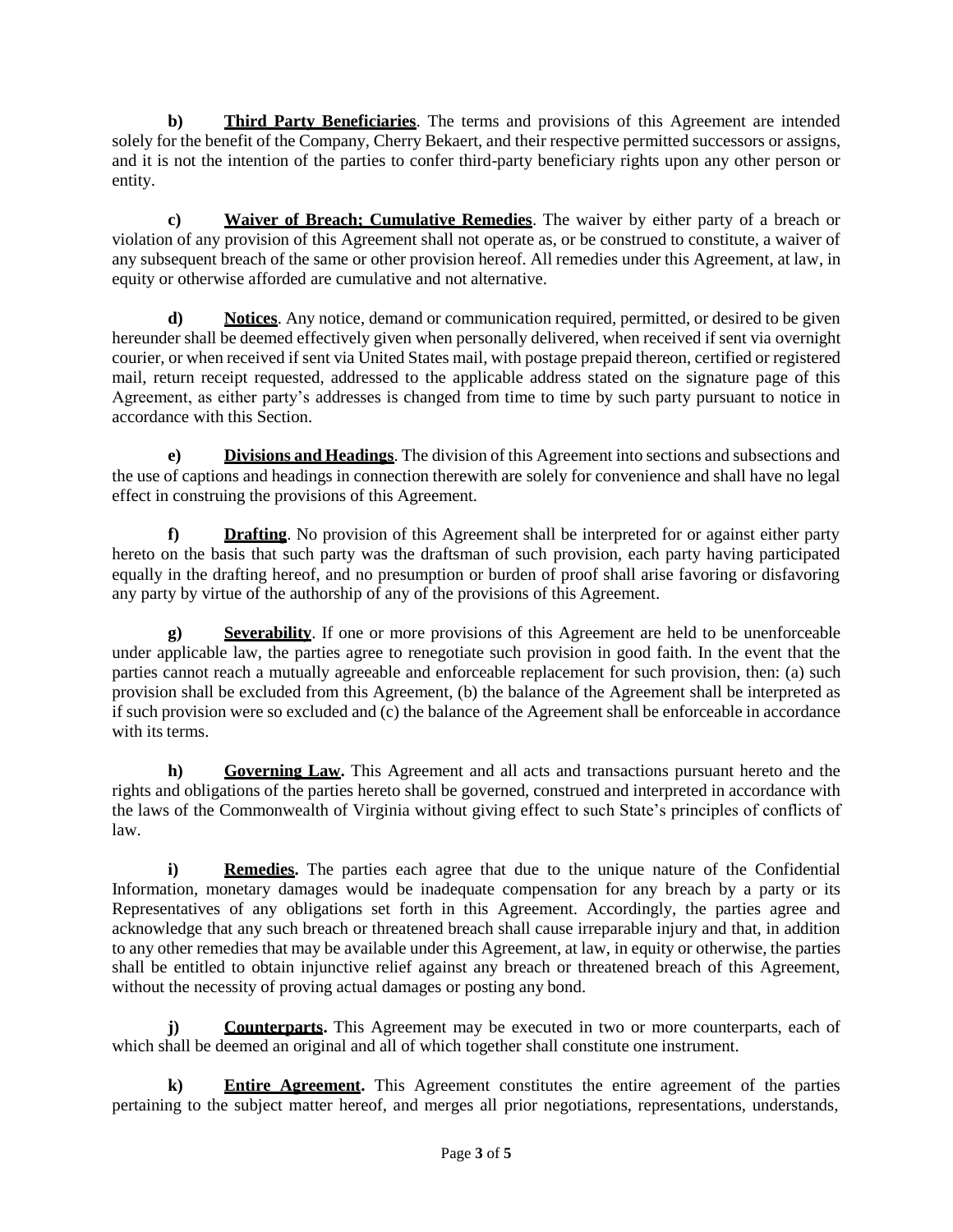agreements and drafts of the parties, whether oral or written, with regard to such subject matter. Any and all other written or oral agreements existing between or among any of the parties regarding such subject matter are expressly canceled.

[*Signatures on next page*]